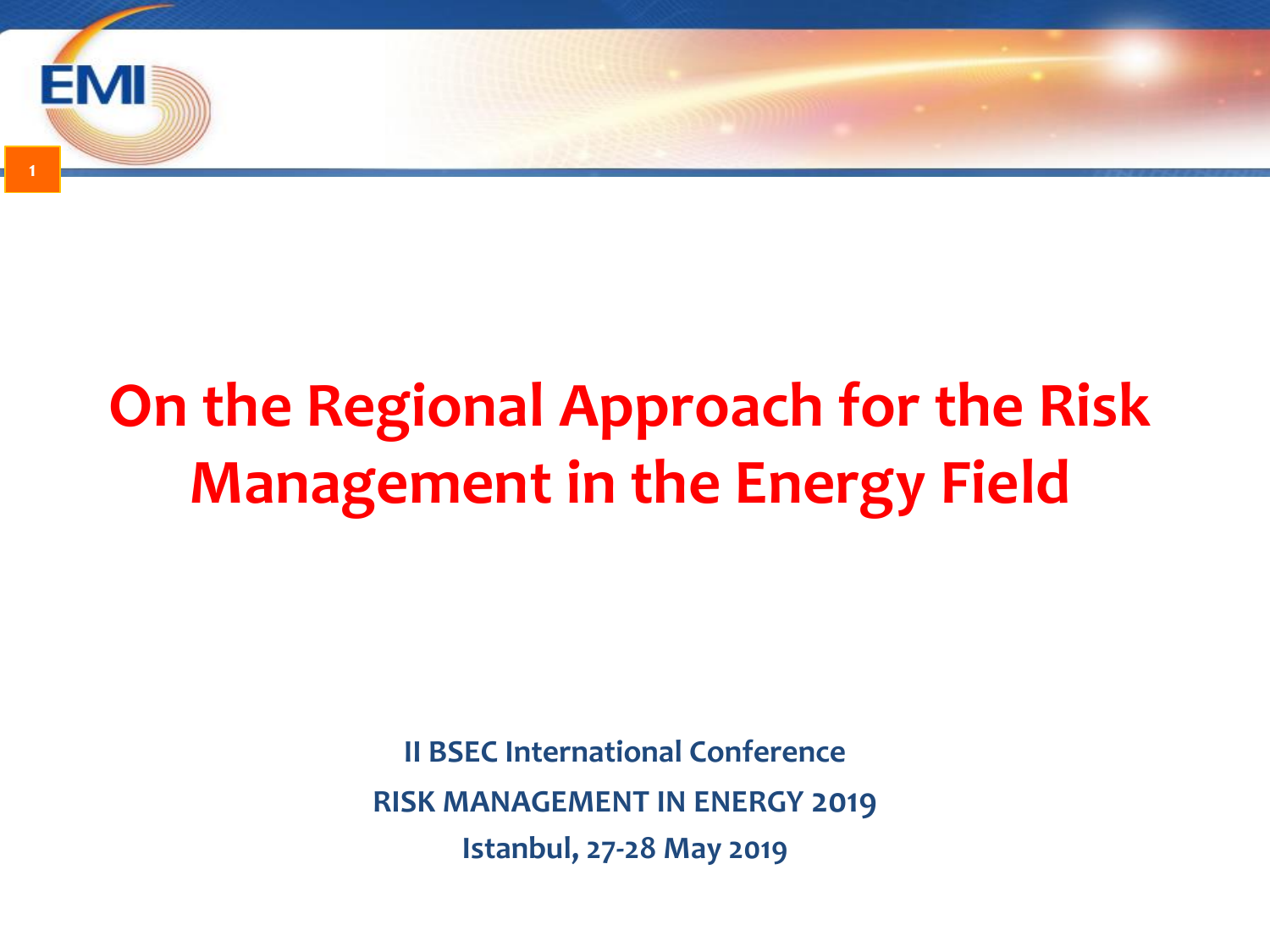

**2**

### **Realism, Realism, Realism**

- **Honesty vs. diplomacy**
- **National vs. Regional vs. European**
- **Let's be pragmatic**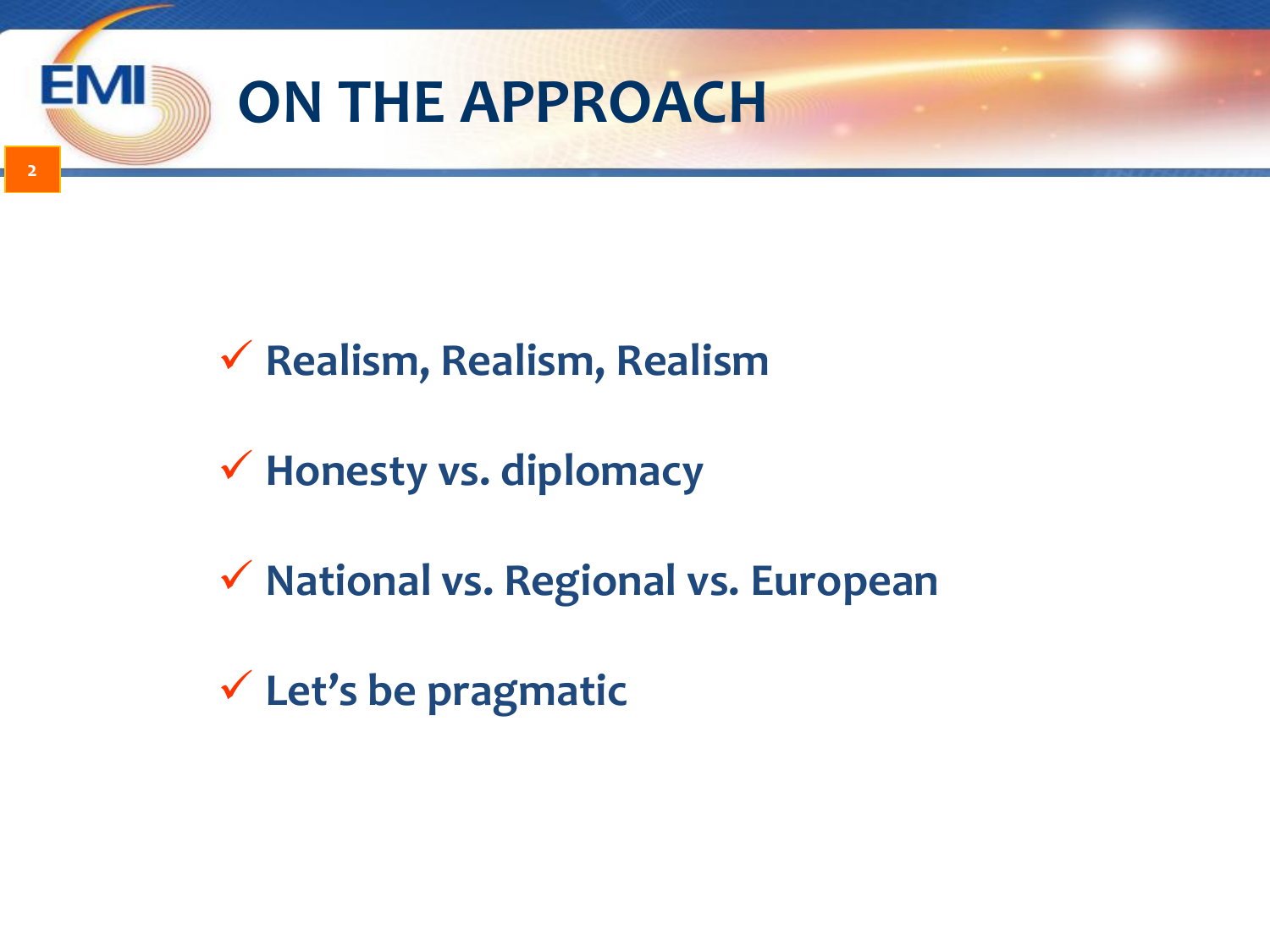#### **SEE – A NEED FOR A SEPARATE SET EMI OF REALISM**

**3**



#### ONE WEEK LATER

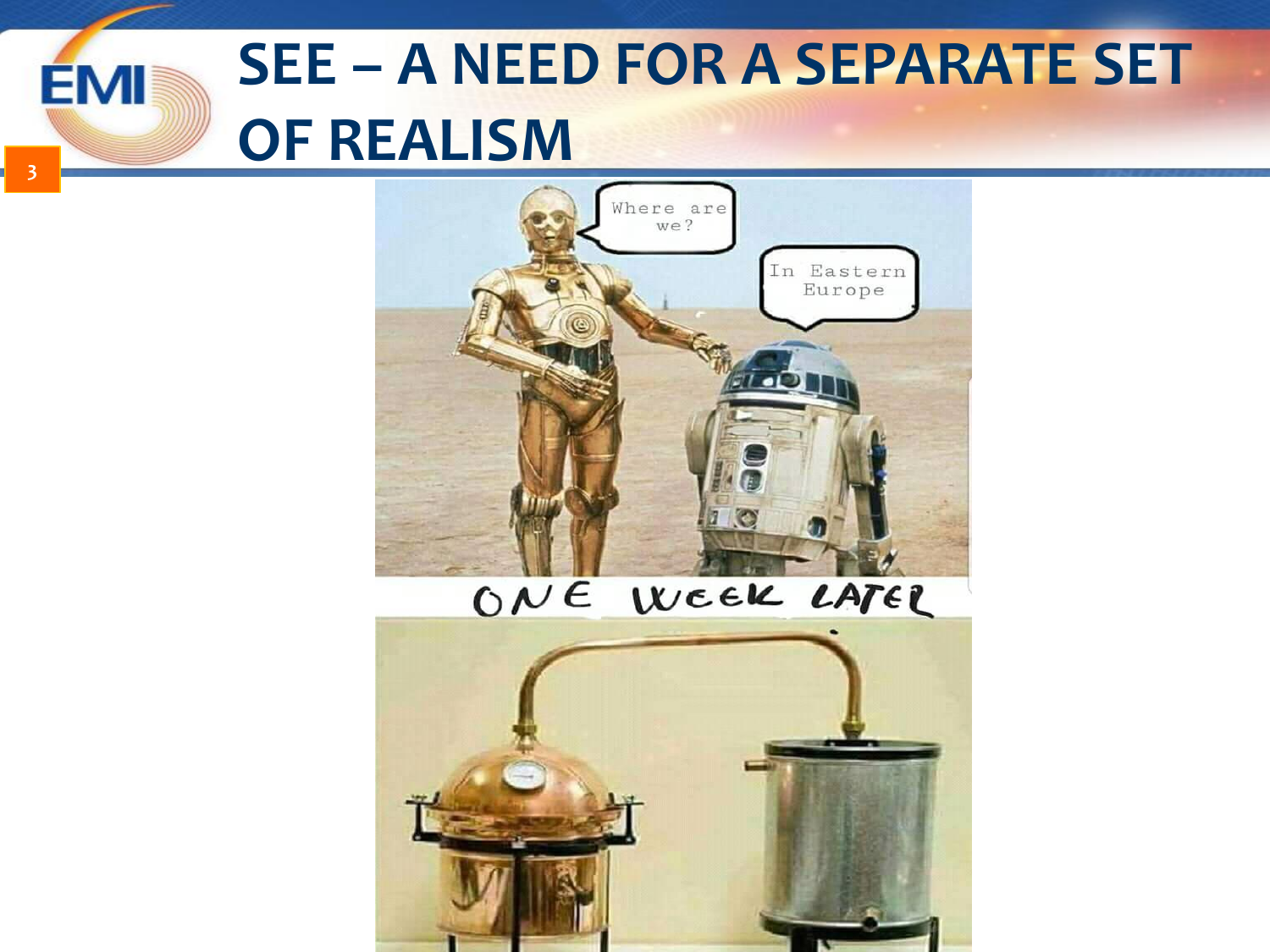#### **HOW REGIONAL SHOULD BE THE EMI ENERGY ISSUE IN SEE WITHIN THE GLOBAL AND EU TRENDS**

Source – [www.energy-community.org](http://www.energy-community.org/)



**4**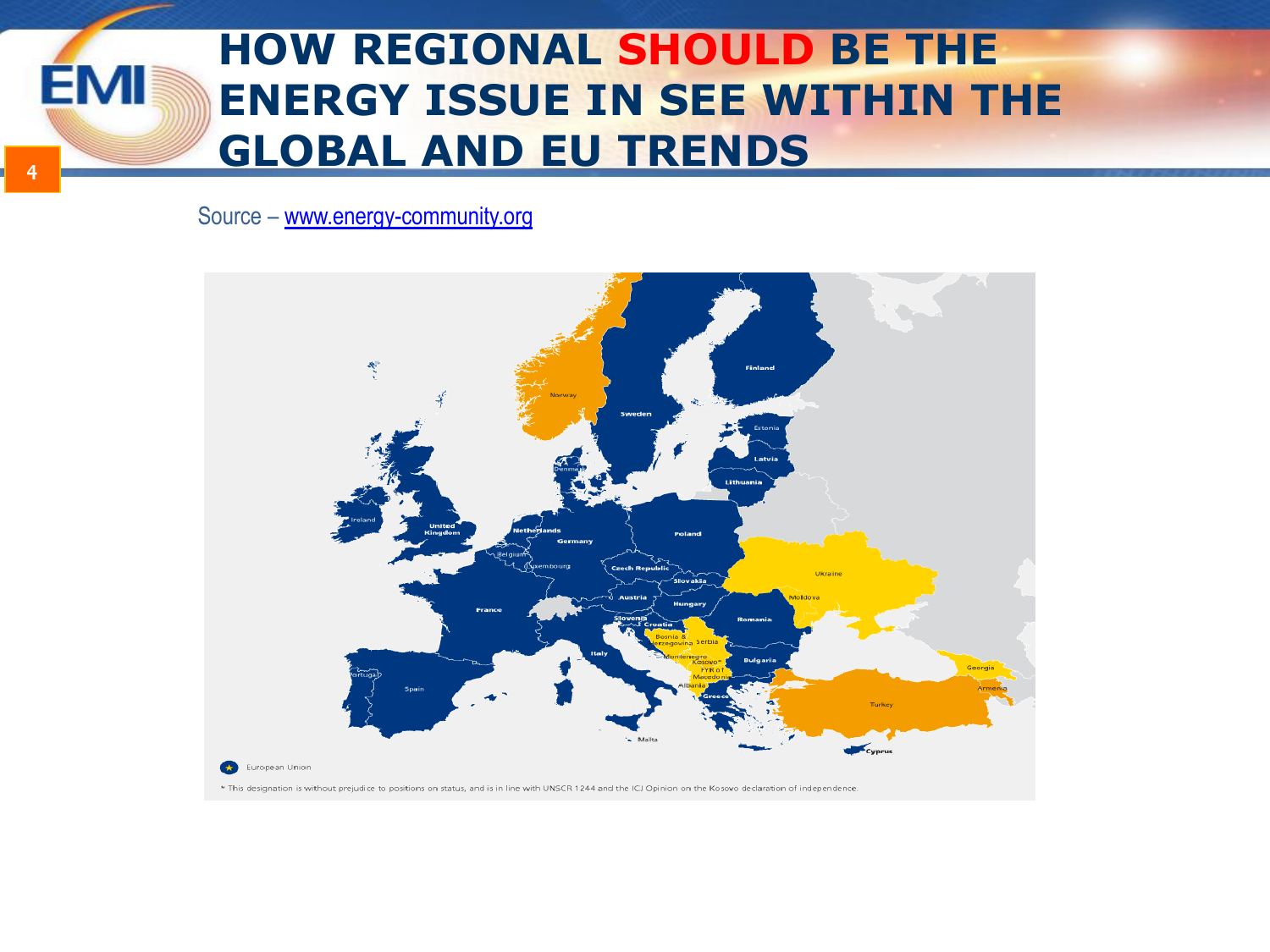#### **5 HOW REGIONAL MIGHT BE THE ENERGY ISSUE WITHIN THE GLOBAL AND EU TRENDS**

**Energy nationalism vs. Energy Regionalism**

**The states and the business in this context**

**The hubs, the pipelines and the status of gas and oil**

**The legal back up of the common approach – PARIS AGREEMENT, EC and the association, ENERGY COMMUNITY, NATO etc. – and its regional dimension**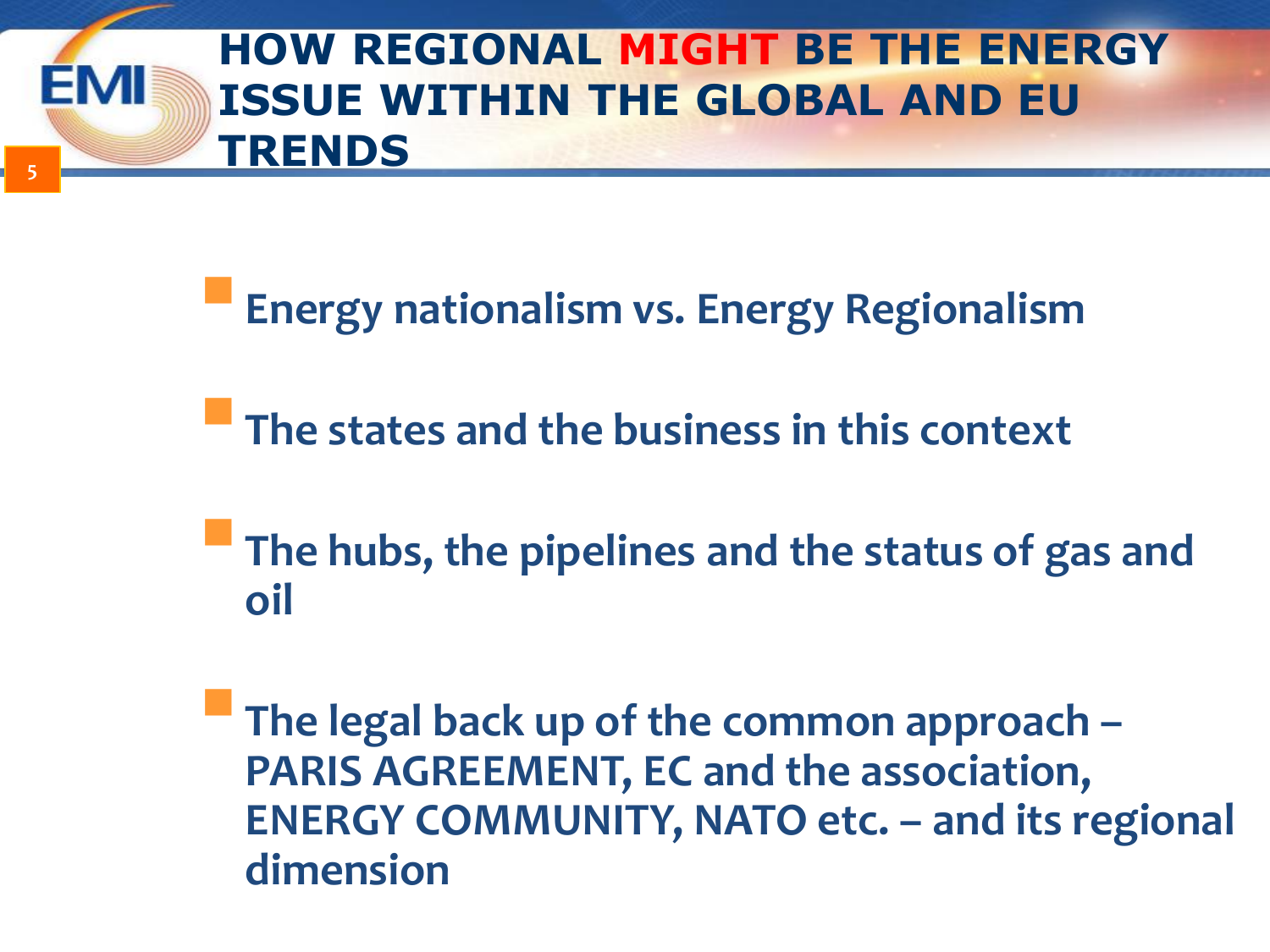## **SEE – WHAT IS UP WHEN IT COMES TO RISK MANAGEMENT IN THE ENERGY FIELD**

**6**

**The concept of the energy security and its three elements** 

 **…The risk management for each one of them…**

**…. And how they look in SEE – some energy mix risky dilemmas (the coal point, the nuclear point, the gas point)**

**THUS – new challenges on the top of the existing ones**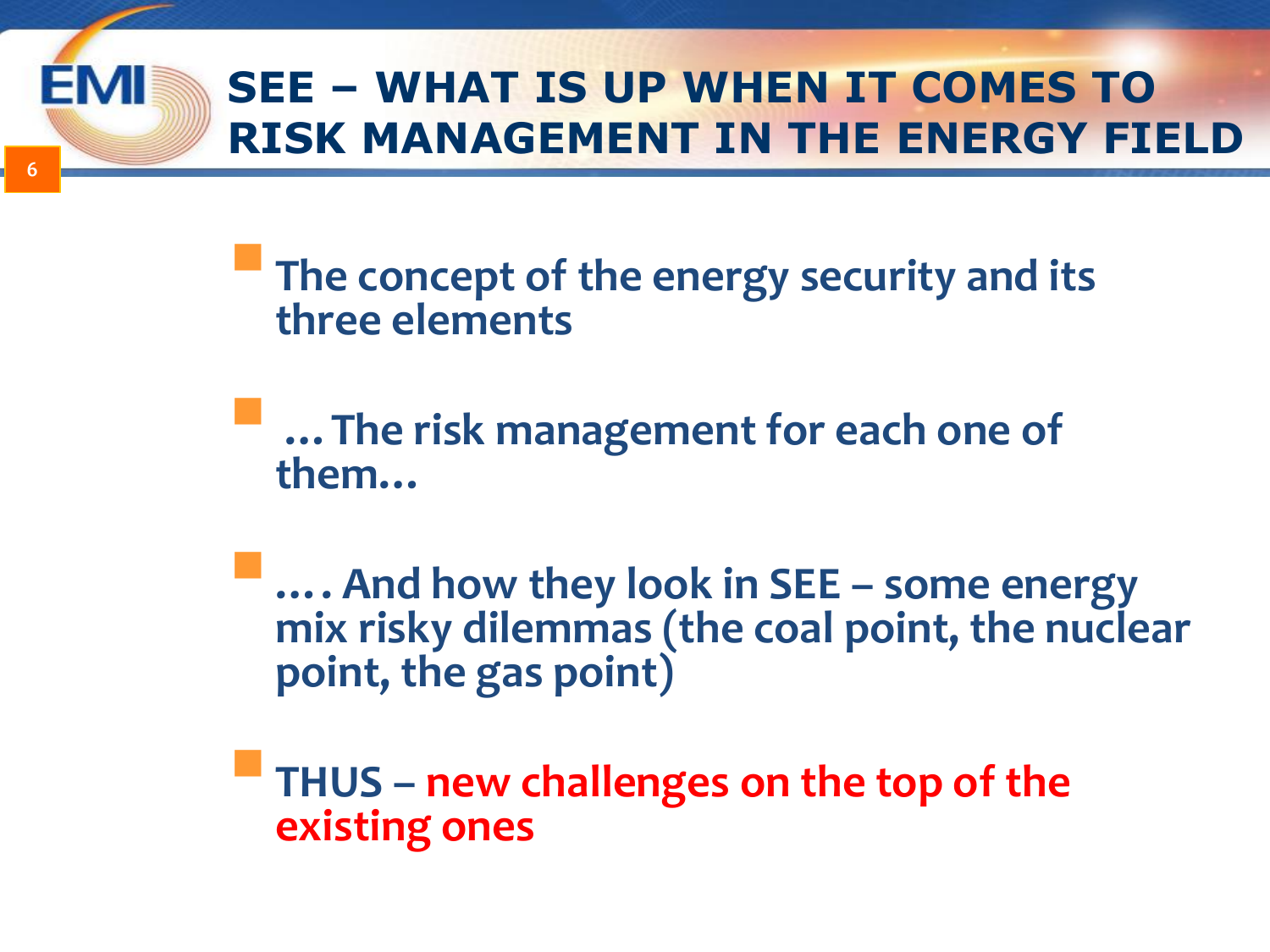#### **7 ON SOME NEW CHALLENGES RELATED TO RISK MANAGEMENT IN ENERGY**

**Climate change …This didn't save the planet, but it may have saved the chance of saving the planet"**  *Bill McKibben, eco-warrior and the co-founder of 350.0rg (cited by FORBES)* 

**Do not forget the three crisis – terrorism (2001) onwards), financial (2008), migration (2015 onwards)**

**Coping with the technological boom – are we planning well?**

**NB - EU energy policy as energy policy of Europe – BUT….A NEW SUBSTANTIAL ISSUE IS ALSO AT THE DOOR**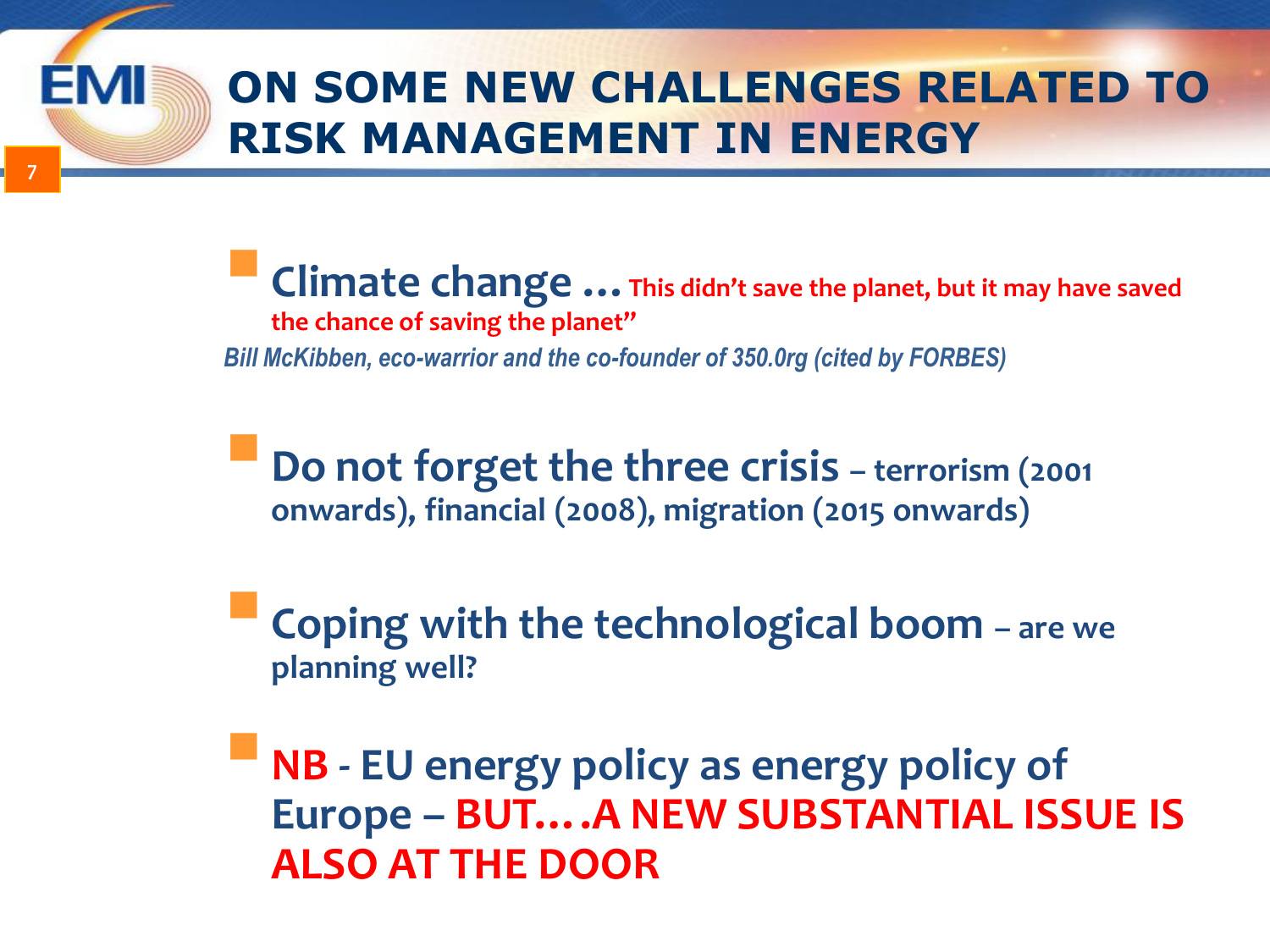

**8**

EMI

**"The situation is so serious that we have to stop playing the usual European and Brussels games. The EU is facing an acid test, perhaps the greatest in its history. At a time of growing demagoguery and deep euroscepticism, Europe cannot just carry on as before"**

**(Then) German Finance Minister Wolfgang Schäuble, 03 July 2016**

**<https://www.neweurope.eu/article/germanys-schaeuble-says-brexit-wake-call-europe/>**

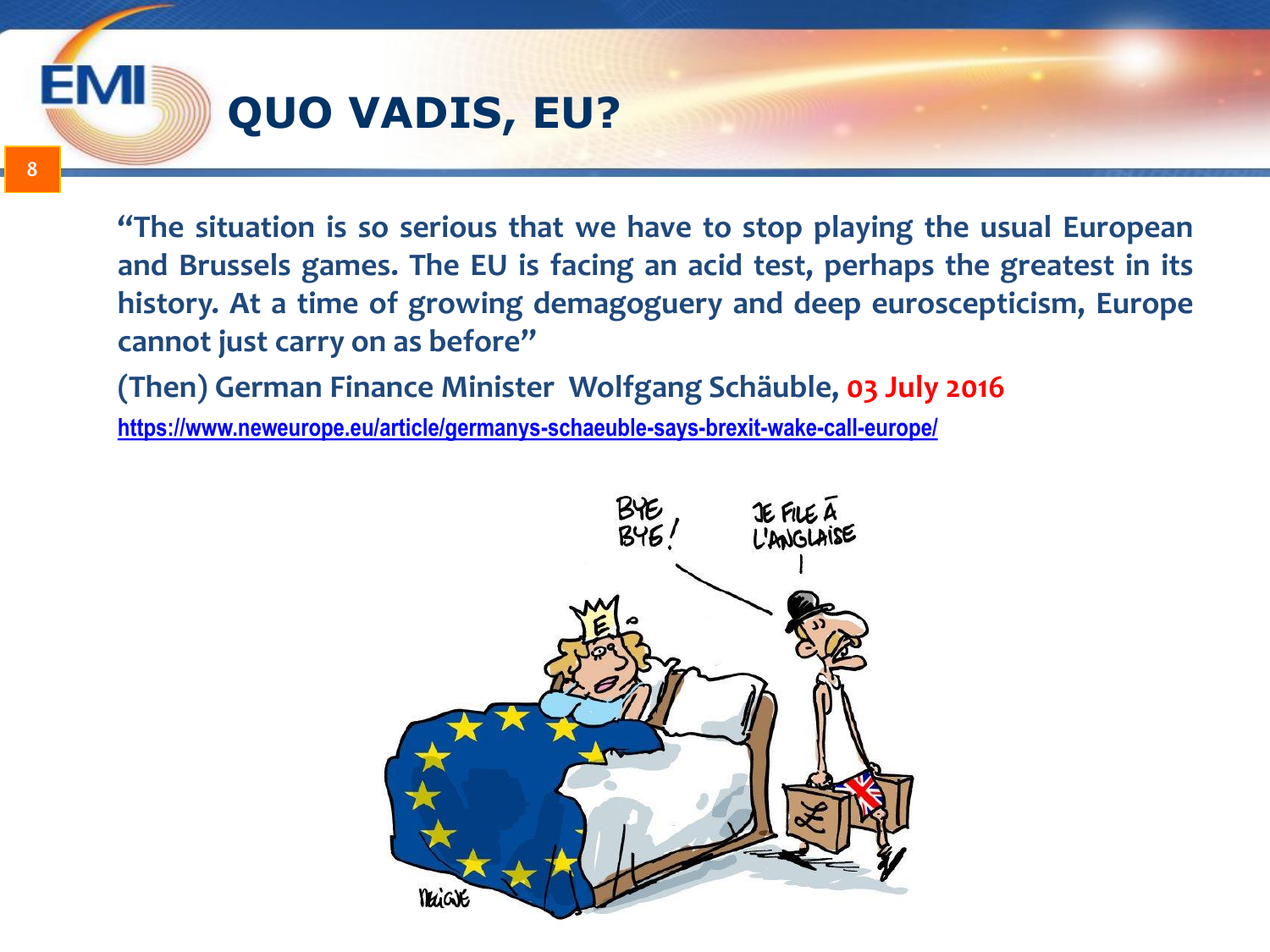### **SEE – A BONUS ISSUE IN THE CONTEXT OF THE RISK MANAGEMENT**

**9**

## **Да здраствует дружба vs. Oh, those Russians!**

**The pivotal role of the EU – and how does it work?**

**The risk management and the sanctions' issue from the energy perspective (ONLY!) Sanctions?**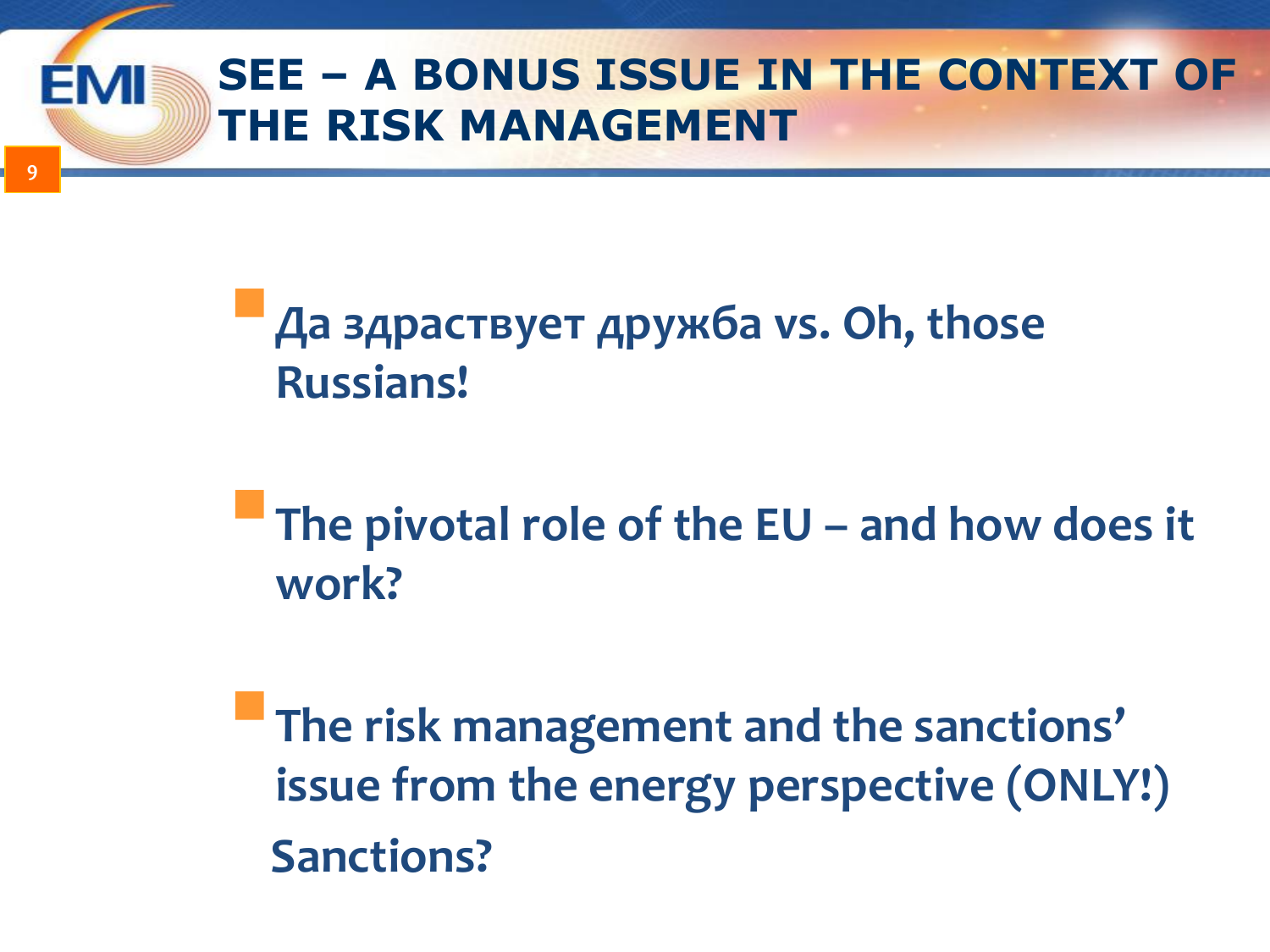

**10**

# **NO, NOT FROM MY SIDE!**



www.shutterstock.com - 193411979

## **I LEAVE IT TO YOU!**